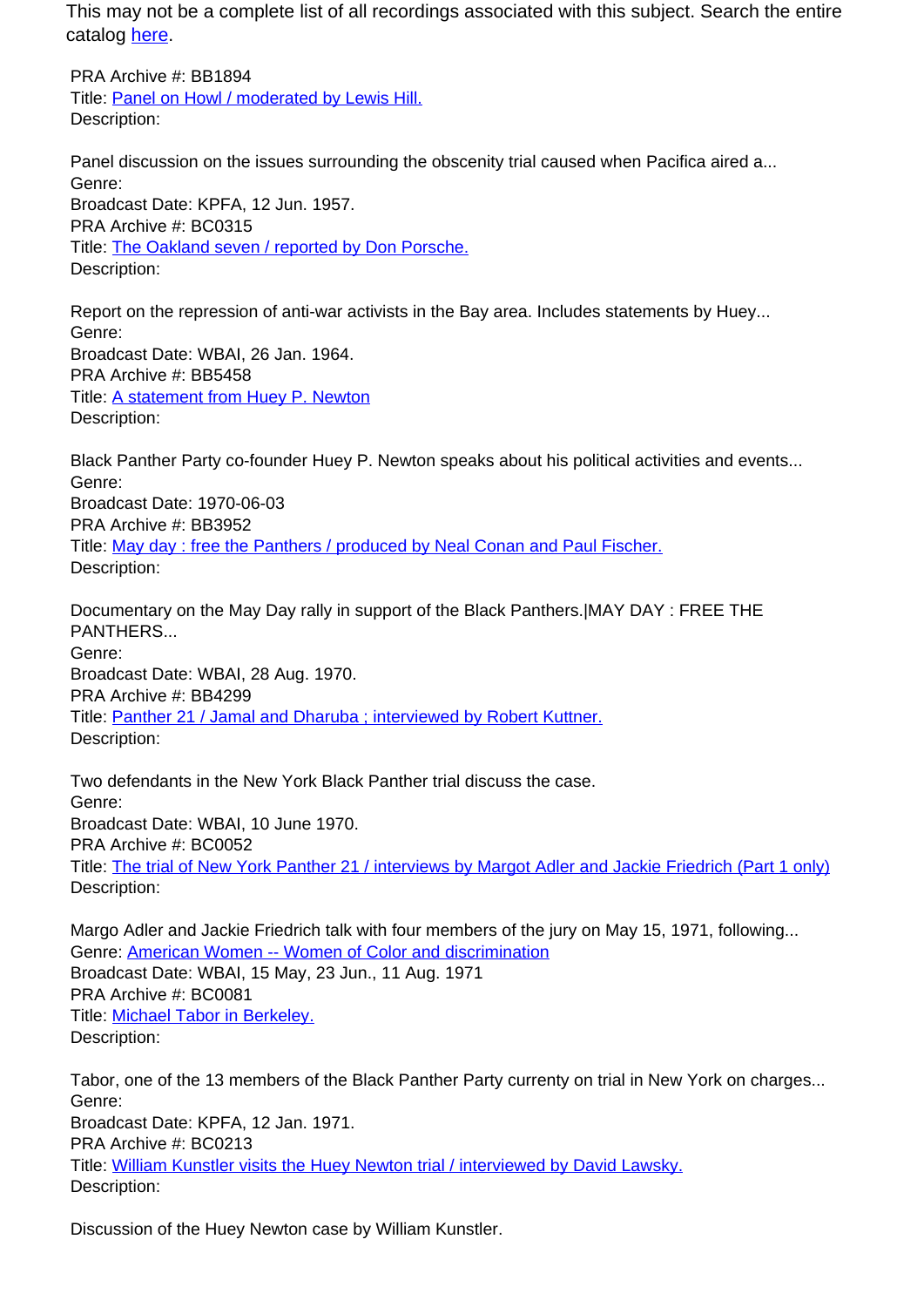This may not be a complete list of all recordings associated with this subject. Search the entire catalog here.

Genre: Broadcast Date: WBAI, 23 Sept 1971. PRA Archive #: AZ0785 Title: The Case of Steve Bingham / moderated by Larry Bensky. Description:

Panel discussion of prisoner movement activists, lawyers, and Bingham supporters discuss the... Genre: Broadcast Date: KPFA, 5 Feb. 1985. PRA Archive #: BC1542 Title: San Quentin investigation : a second-hand look. Description:

Actuality of court testimony, prisoners statements, and interviews of family, guards, lawyers... Genre: Broadcast Date: KPFA, 26-27 Aug. 1971. PRA Archive #: PZ0287.215 Title: Democracy Now : December 16 : The Case Of Geronimo Pratt Description:

DEMOCRACY NOW : DECEMBER 16 : THE CASE OF GERMONIMO PRATT / Pacifica Foundation| Produced by... Genre: Broadcast Date: December 16, 1996 PRA Archive #: PZ0287.279 Title: Democracy Now : March 14 : Geronimo Pratt Hearing Description:

DEMOCRACY NOW : MARCH 13 : GEROMINO PRATT / Pacifica Foundation| Produced by Julie Drizin and... Genre: Broadcast Date: March 14, 1997 PRA Archive #: PZ0342.070 Title: Democracy Now! January 8, 1999 Description:

Chief Justice William Rehnquist and His Gold Stripes; Snitches and Mandatory Sentencing

,

,

(6 Minutes) Chief Justice William Rehnquist and His Gold Stripes A look at the gold braids on... Genre: Broadcast Date: January 8, 1999 PRA Archive #: PZ0342.071 Title: Democracy Now! January 11, 1999 Description:

Essay on Impeachment , the Sentate and the Supreme Court; The Klan Rallies on Martin Luther King...

(6 Minutes) Essay on Impeachment, the Senate and the Supreme Court, Amy Goodman (8 Minutes)The... Genre: Broadcast Date: January 11, 1999